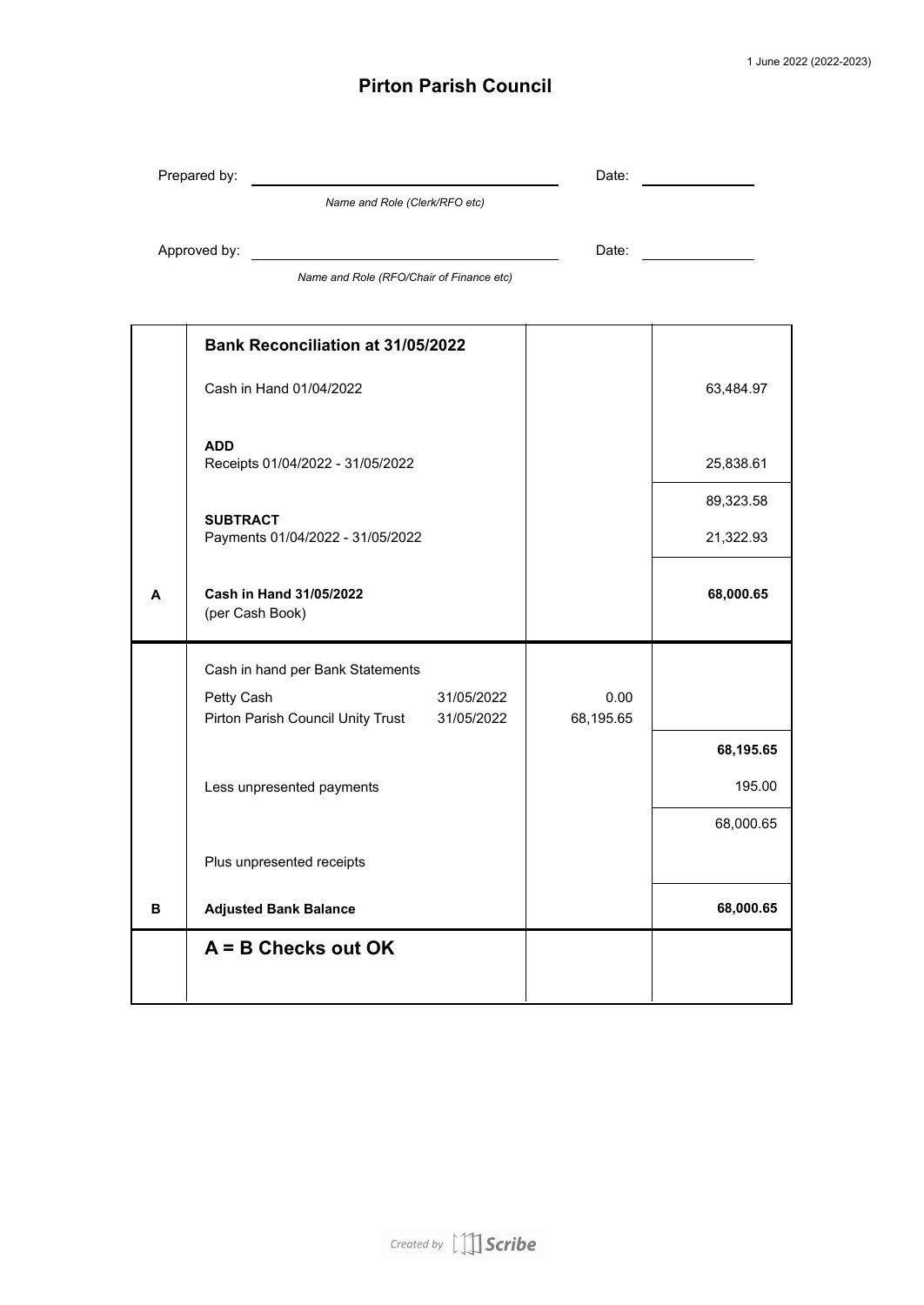## 9 June 2022 (2022-2023)

| Pirton Parish Council<br><b>PAYMENTS LIST</b> |            |        |                         |                  |                        |                                 |                 |            |            |          |
|-----------------------------------------------|------------|--------|-------------------------|------------------|------------------------|---------------------------------|-----------------|------------|------------|----------|
| Voucher Code                                  | Date       | Minute | Bank                    | <b>Cheque No</b> | <b>Description</b>     | Supplier                        | <b>VAT Type</b> | <b>Net</b> | <b>VAT</b> | Total    |
| 37 Sports Pavilion                            | 16/05/2022 |        | Pirton Parish Council L |                  | Sports Pavilion Design | Simon Knight Architects         | S               | 5,685.00   | 1,137.00   | 6,822.00 |
| 15 Information Commissioner                   | 20/05/2022 |        | Pirton Parish Council L |                  | Annual Subscription    | <b>Information Commissioner</b> | z               | 35.00      |            | 35.00    |
| 44 Street Cleaner                             | 24/05/2022 |        | Pirton Parish Council L |                  | <b>Street Cleaning</b> | Tony Smart                      | Z               | 170.00     |            | 170.00   |
| 45 Village Greens                             | 07/06/2022 |        | Pirton Parish Council L |                  | Village Greens Grass   | Andrew Burton                   |                 | 320.00     |            | 320.00   |
| 46 Room Hire                                  | 09/06/2022 |        | Pirton Parish Council L |                  | Room Hire              | Pirton Sports and Social Club Z |                 | 18.00      |            | 18.00    |
| 38 Salary                                     | 09/06/2022 |        | Pirton Parish Council L |                  | Salary                 | Edward Roberts (Clerk)          | Ζ               | 569.00     |            | 569.00   |
| 39 Room (Office Expenses)                     | 09/06/2022 |        | Pirton Parish Council L |                  | Expenses               | Edward Roberts (Clerk)          | z               | 30.00      |            | 30.00    |
| 40 Telephone                                  | 09/06/2022 |        | Pirton Parish Council L |                  | Expenses               | Edward Roberts (Clerk)          | Ζ               | 20.00      |            | 20.00    |
| 41 Stationery                                 | 09/06/2022 |        | Pirton Parish Council L |                  | Expenses               | Edward Roberts (Clerk)          | Ζ               | 21.99      |            | 21.99    |
| 42 Postage & Mileage                          | 09/06/2022 |        | Pirton Parish Council L |                  | Expenses               | Edward Roberts (Clerk)          | Ζ               | 16.20      |            | 16.20    |
| 43 Tax                                        | 09/06/2022 |        | Pirton Parish Council L |                  | Tax & Employers NI     | <b>HMRC Clerk's Tax</b>         | Ζ               | 142.20     |            | 142.20   |
|                                               |            |        |                         |                  |                        | <b>Total</b>                    |                 | 7,027.39   | 1,137.00   | 8,164.39 |

## **Pirton Parish Council**